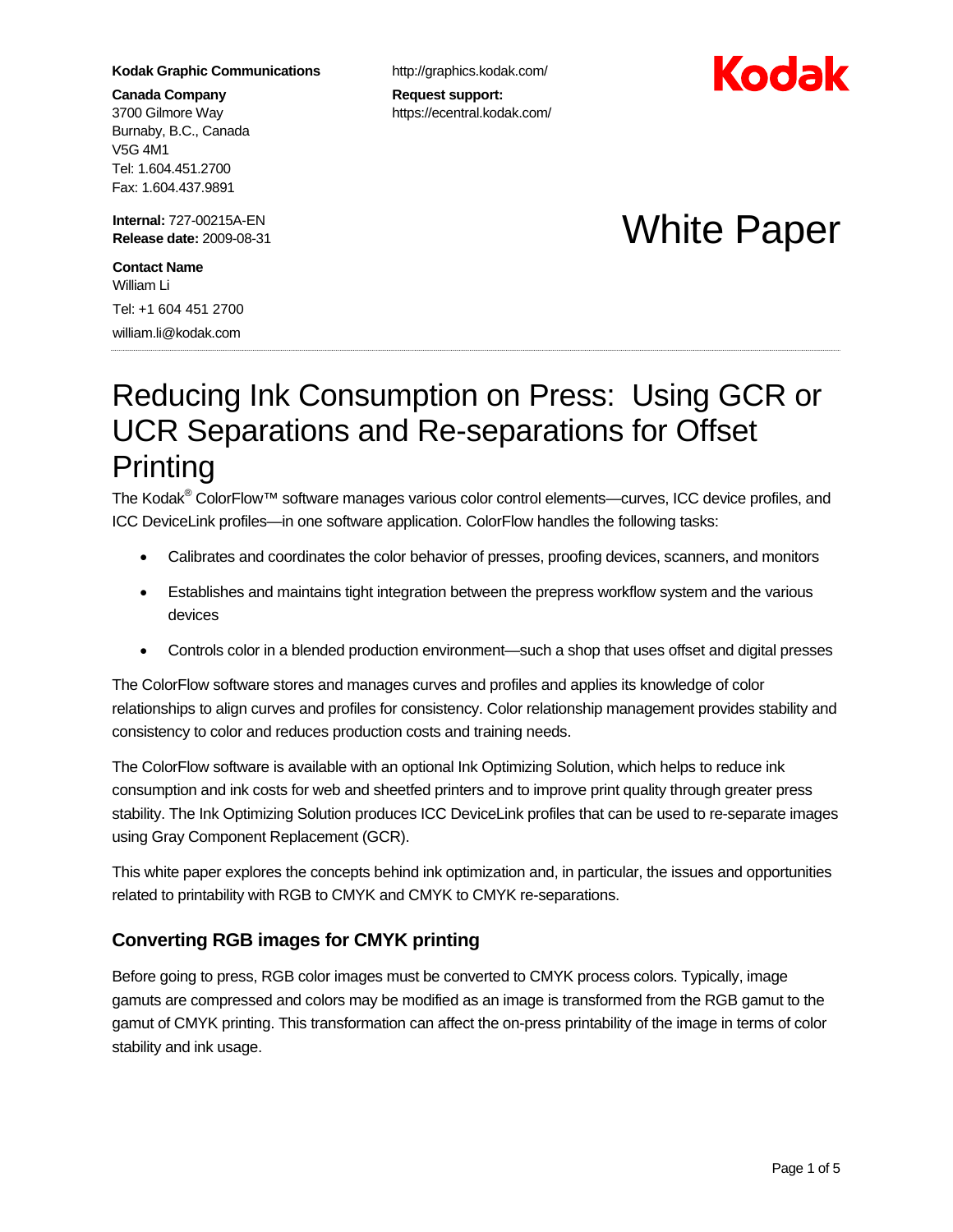

#### **Black ink reduces ink usage and stabilizes color**

RGB contains three color channels. Four-color process printing requires the addition of a black channel to the three primary colors—cyan, magenta, and yellow. There are several reasons for the addition of black ink. When the color black is made from cyan, magenta, and yellow, it often appears "muddy" or less crisp than pure black ink. Also, making dark colors from the three chromatic process colors can lead to a higher than desirable volume of ink on a printed page. When compared to neutral colors made primarily from a single black ink, the consistency of neutral colors made from three process colors is more difficult to maintain on press.

The net effect of introducing black ink is reduced ink costs and increased color stability, especially in gray tones. The black component must be introduced to the color blend in such a way that it does not negatively affect the visual appearance of the image.

#### **Two approaches to replacing chromatic colors with black**

Two common techniques of introducing the black component are Under Color Removal (UCR) and Gray Component Replacement (GCR).



UCR separation GCR separation

When large percentages of three process inks blend to form a color, there is a substantial neutral or gray component. Past a certain point, adding more of one process color simply darkens the result. The UCR technique uses black ink to replace some of the process colors in shadow areas and in neutral colors. For example, in a screen tint build of 50% cyan, 40% magenta, and 45% yellow, the addition of magenta starts the graying process, and its 40% value indicates the largest amount of black that can be added in place of other colors. The black component of a UCR separation resembles a "skeleton" image.

The GCR technique is a specialized form of under-color removal that involves a more general replacement of chromatic inks. In areas where the three chromatic colors are present—even in lighter tones—black is substituted for a partial amount of each of the three colors. The black component of a GCR separation resembles a complete grayscale image.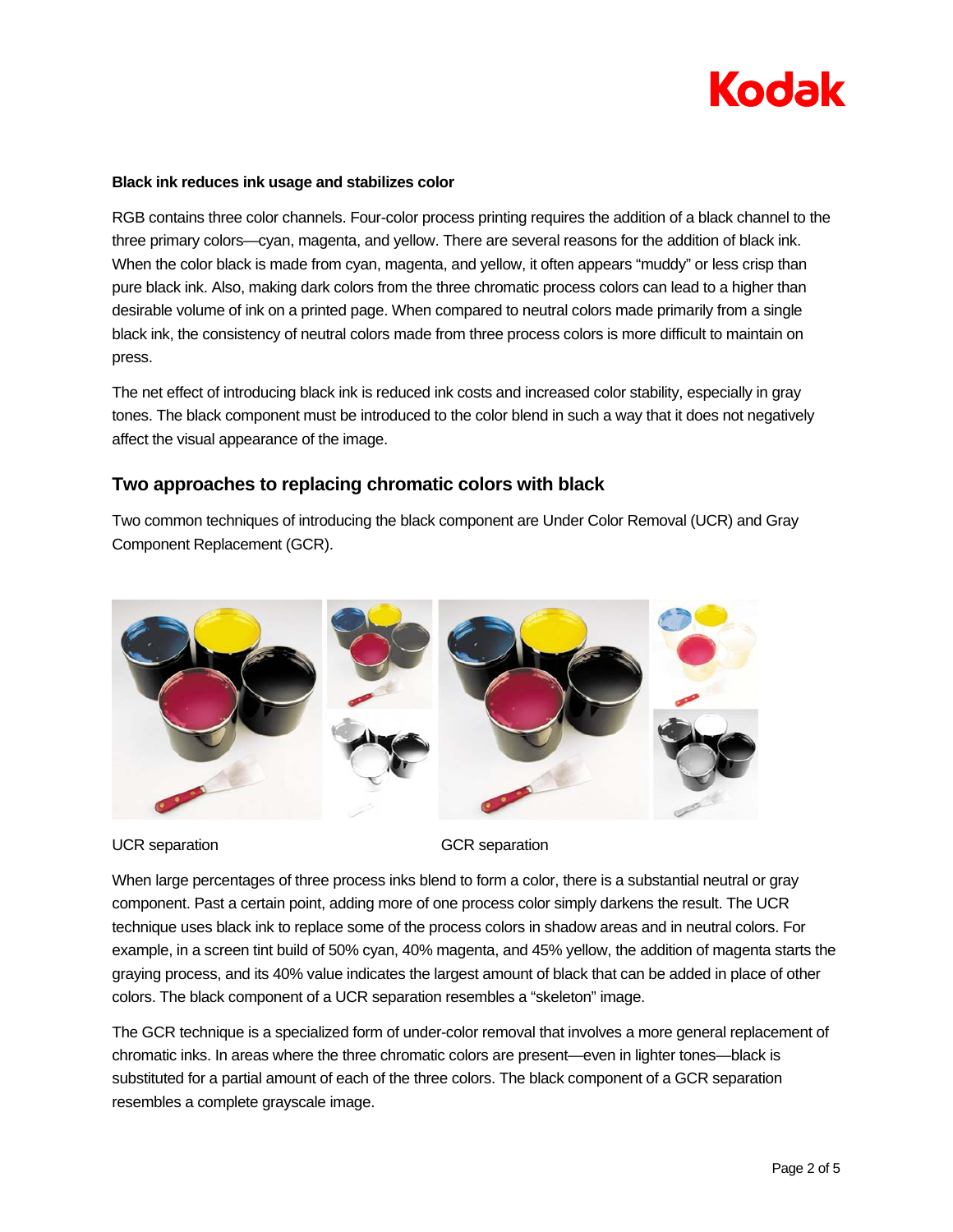

# **Benefits of GCR in the pressroom**

#### **Ink usage**

To achieve the same final visual appearance on press, the difference in ink usage of GCR separations compared to UCR separations can be substantial. For example, in the images on page 2, the GCR separation uses only 68% of the volume of ink required by the UCR separation. This saving occurs primarily with the chromatic colors.

#### **Color stability**

Because a GCR separation uses a non-chromatic color—black—throughout the tonal range, it reduces the amount of C, M, and Y inks used in the midtones and quartertones. The color in GCR-separated images is more stable, even though solid ink densities normally vary through a press run. Added stability means that a press operator has less leeway to adjust color if required. However, the increased demand for a "by the numbers" print manufacturing process means that printers are moving away from making color on press. Rather than being a hindrance, the reduced leeway provided by GCR separations can be been seen as a benefit that supports this trend in the industry.

#### **Other advantages**

In addition to reduced ink usage and increased color stability, other benefits of GCR separations include:

- Reduced makeready times and faster startups
- Reduced fanout or web growth
- Dramatic improvement of image appearance in the event of slight press misregistration
- Reduced drying times
- Higher printing speeds
- Improved repeatability of print jobs

## **Potential issues with GCR in the pressroom**

GCR separations make extensive use of black ink throughout the tonal range. This places a greater emphasis on the integrity of the black ink and press unit, particularly in a black first-down ink sequence. If there are issues of poor transfer, trapping, dot gain instability, or ink/water issues with the black printer, the impact on presswork is magnified. Also, because black is used throughout the tonal range, rosettes or moiré are slightly more visible in large, flat, screen tint builds. In cold-set newspaper applications where yellow is often first down, less yellow ink is laid down and, therefore, there is a slight reduction in the sealing effect of the paper before the other process inks are overprinted.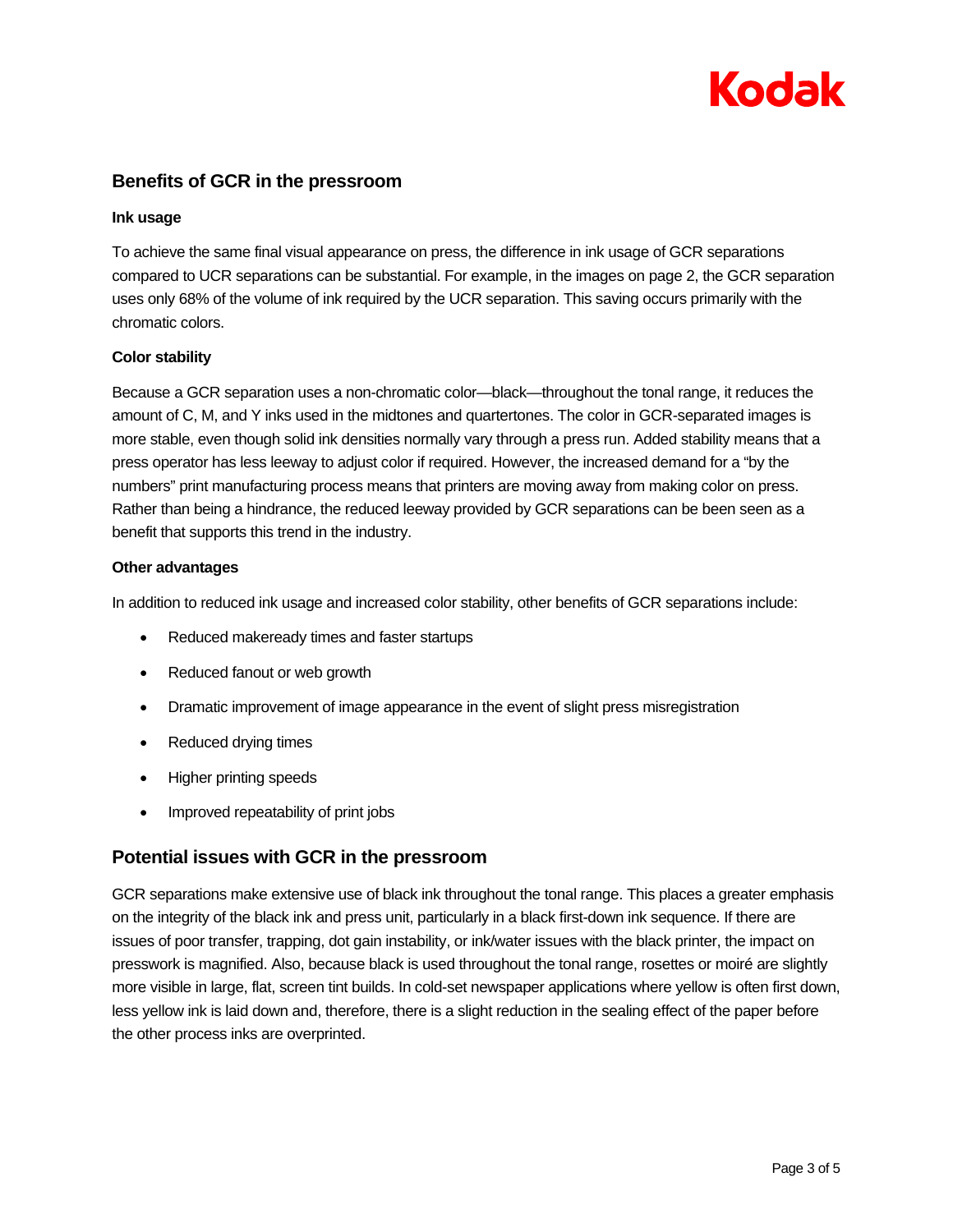# **Kodak**

# **CMYK to CMYK—reseparating documents for press**

The Ink Optimizing Solution for ColorFlow re-separates images, making it possible to optimize CMYK data that was targeted for one device condition to work with another CMYK device condition. It also enables you to change the maximum Total Ink Area Coverage and to apply the GCR separation technique to maximize ink savings and on-press color stability.

Reseparating images renders all separations in multi-page projects (such as magazines and newspapers) to a common color-separated format, which enhances the printability of the job.



The re-separation is accomplished by a sophisticated ICC DeviceLink profile embedded in the Kodak Prinergy® software. ICC DeviceLink profiles define the direct conversion from a specific source ink space to a destination ink space. The basis for creating a DeviceLink profile is an ordinary ICC profile or an industrystandard device condition such as SWOP C5 or FOGRA39. Using a DeviceLink profile maintains the integrity of the color separations so that pure C, M, Y, K screen tints remain pure and solid (100%) CMYK values.

## **Foundation for on-press success**

In order to save ink with re-separated images and GCR separations and to achieve successful performance on press, several factors must be addressed. The validity of the DeviceLink profile is dependent on the data acquired from the device condition. Therefore, it is critical to start with a stable, reliable, consistent device condition. If the device condition is not stable, the data will be suspect, and it may not be possible for the press to return to its proper color response. In addition, inadequacies in the press or the inks will be magnified, which will reduce the effectiveness of the GCR separation technique.